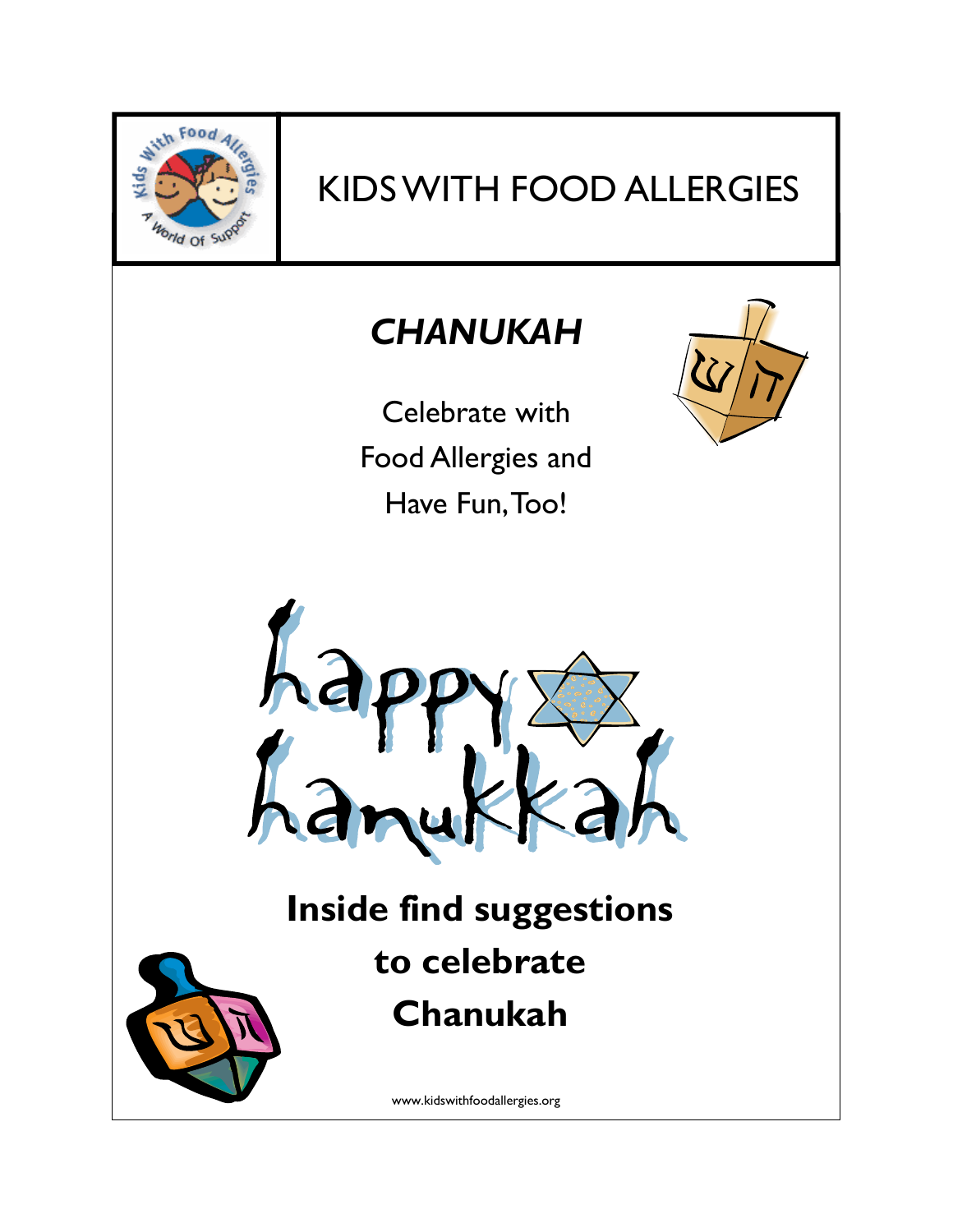

## Page 2 **CHANUKAH**

### **The following are activities to make Chanukah safe and fun for everyone! Craft Ideas:**

- ♦ Have your kids make their own driedels out of:
	- ◊ Wood
	- ◊ Clay
	- ◊ Metal
	- ◊ Foam sheets
- ♦ Have your kids make their own Chanukiahs (Menorah) out of :
	- Clay
	- Metal
	- Wood and screw nuts
- ♦ Make an oil Chanukiah to see the difference.
- ♦ Have your kids make homemade candles either by using beeswax, candle wax from the craft store, or melting old crayons and dipping the wick in the wax.
- ♦ Make decorations for Chanukah around the house.
- ♦ Make Homemade Chanukah cards.
- ♦ Make a felt Chanukiah for little children who cannot light their own Chanukiah yet.
- ♦ Make presents for the eight days of Chanukah for everyone in the family.
- ♦ Make your own Chanukah wrapping paper.
- ♦ For every night of Chanukah, have a different craft or activity for the children.
- ♦ Make homemade gelt (money). Melt down chocolate that is safe for your child; put it in coin moldings and wrap them with aluminum. Have your children decorate the aluminum before hand.



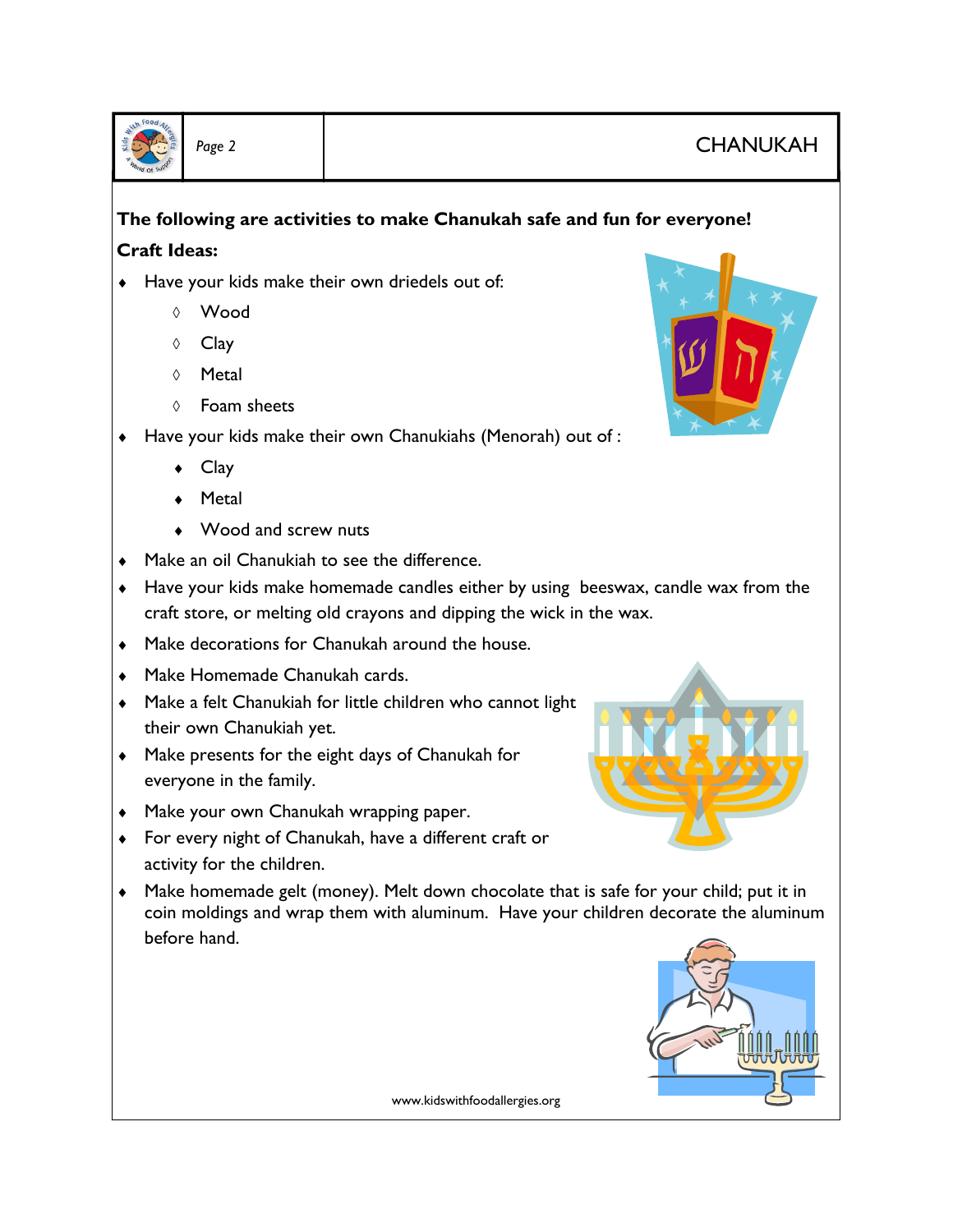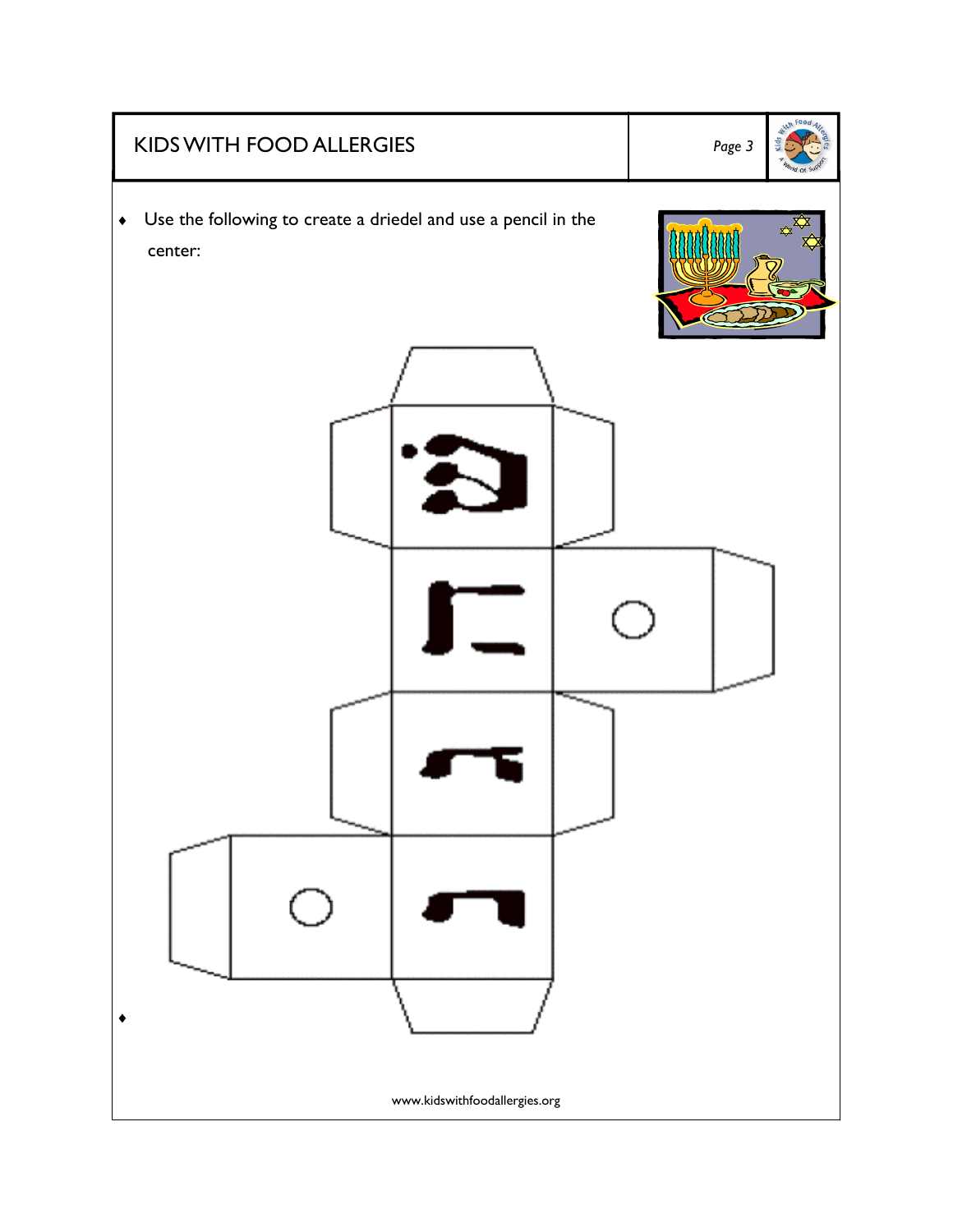

## *Page 4* CHANUKAH

#### **Activities:**

- ♦ Focus on the story of Chanukah.
	- ◊ Talk about the role of the Maccabees in defeating the Romans.
- ♦ Talk about the miracles of the Menorah being lit for eight nights.
- ♦ Read different Chanukah story books for your children.
- ♦ Have your kids create a Chanukah play based on:
	- ◊ For older chidren: the Apocrypha story, which is the codified story of Chanukah.
	- $\Diamond$  A condensed version of the Apocrypha story, found in most stories, that is suitable for younger children.
- ♦ If they are older, have them compare the difference between the story usually told and that found in the Apocrypha. Why do they think it is different?
- ♦ Play the driedel for pennies instead of peanuts or chocolate.
- ♦ See how many driedels you can get spinning at the same time.
- ♦ Have a driedel spinning contest to see who's can spin the longest.
- ♦ Teach your children that the four letters on the driedel stand for Nes Gadol Hayah Sham, which means "a great miracle happened there". In Israel, the driedels are replaced with the letter Peh instead of Shin. The Peh stands for the word Po which means "here".
- ♦ Teach your children that the driedel was the way the Jewish children learned about Judaism when Antiochus was the leader of Jerusalem. It was forbidden to practice Judaism and this was how it was continued. If Romans came by, it looked as though the children were just playing a game of tops.
- ♦ Play board games on Chanukah.
- ♦ Play other games on Chanukah:
	- ◊ Play Chanukah Charades doing things that only relate to Chanukah
	- ◊ Play Chanukah Pictionary®.
- Light Chanukah Candles every night as a family.
- Create a Chanukah board game.



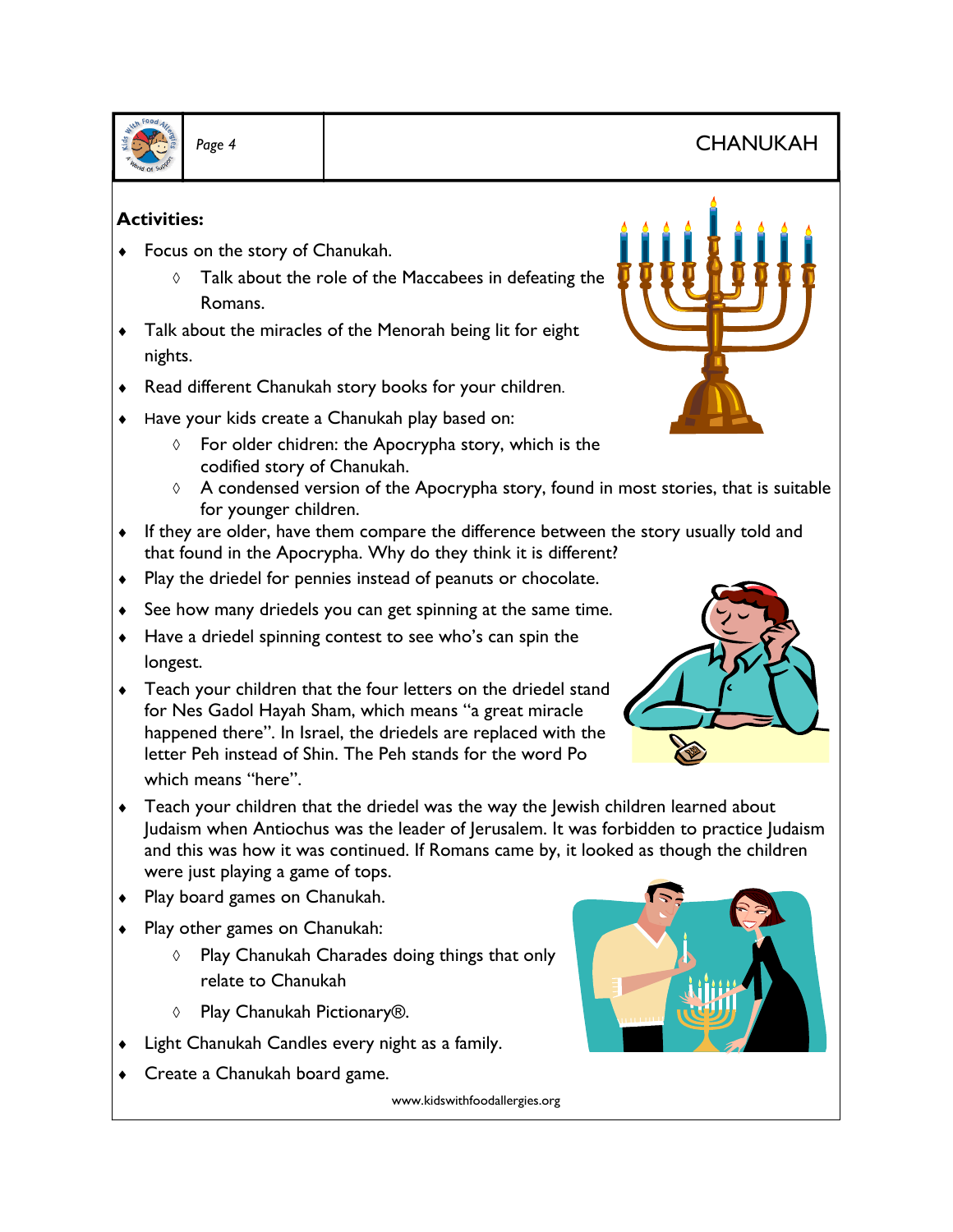### KIDS WITH FOOD ALLERGIES *Page 5*

- ♦ Watch Chanukah videos.
- Have a Chanukah sing-along. Some songs you can sing are:
	- ◊ I have a little Driedel
	- ◊ Sivivon, sov, sov, sov
	- ◊ Maoz Tzur
	- ◊ Chanukah, Chanukah
	- ◊ Chanukah, oh Chanukah
	- ◊ Mi Yemalel
	- ◊ I'm a Latke
	- ◊ Haneirot Halalu

#### **Food and Dining Planning Ideas:**

- ♦ Skip the food issue altogether by spending special time with family in nonfood-related activities.
- ♦ Host a Chanukah party with safe foods.
- ♦ Prepare safe foods to bring to somebody's house if you are going to other parties.
- ♦ For buffets, plan on an early visit, and then leave when it's time for people to wander with plates of food.
- ♦ Provide all the food for the entire meal, thus ensuring that everything is safe for your allergic child.
- ♦ Invite others to your home, notifying guests in advance what foods are off-limits in your home.
- ♦ For younger children, use a high chair or booster seat with a tray if child's allergens are being served.
- ♦ Dress your child in KFA "Don't Feed Me" clothing, or wear infants in slings to prevent well-meaning "sharing."
- ♦ Closely monitor your allergic child to prevent accidental exposures.
- ♦ Make homemade Latkes (potato pancakes) and homemade applesauce.
- ♦ Make homemade sufganyot (jelly donuts)



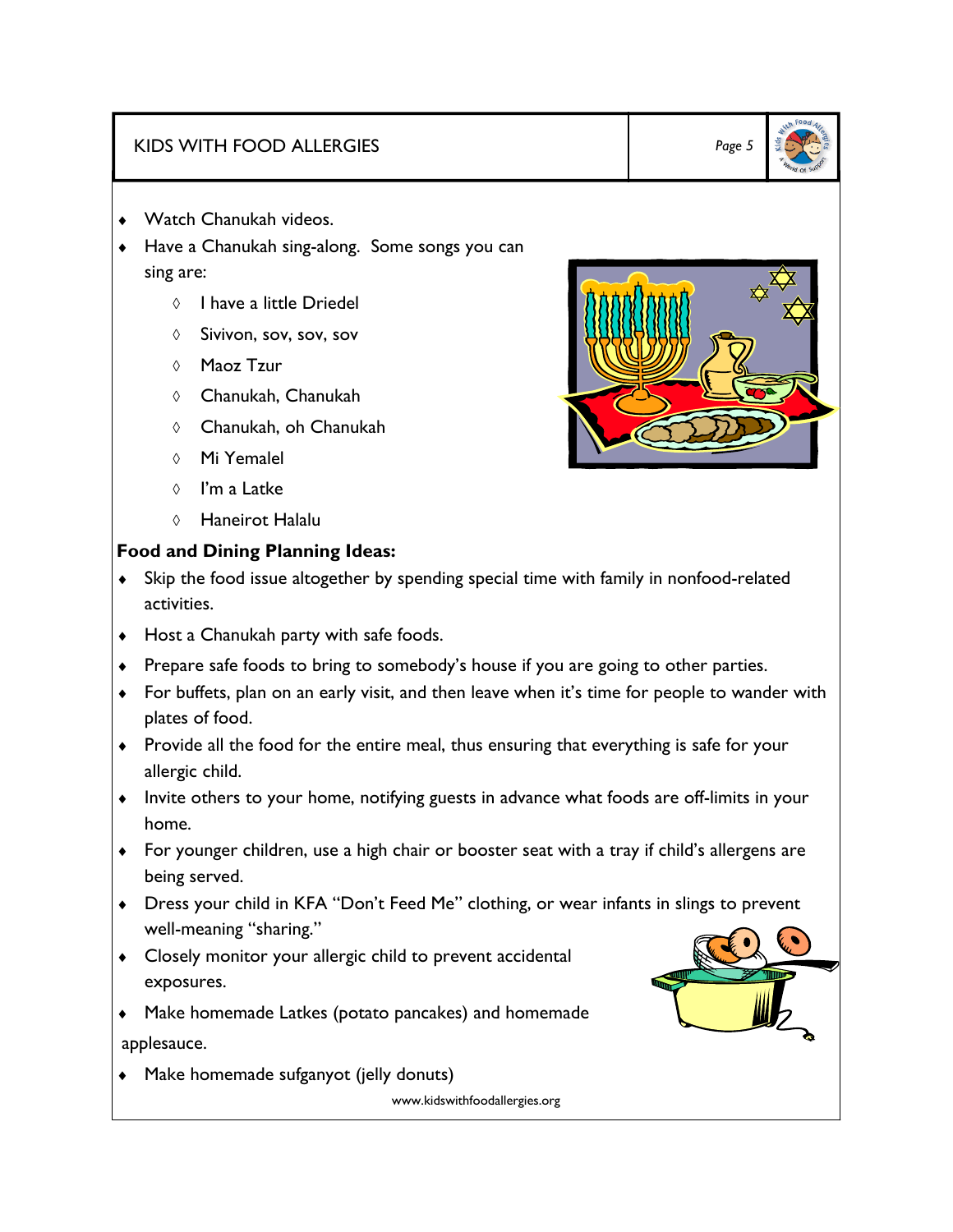Page 6 **CHANUKAH** 



## **SAFE EATS FOR CHANUKAH**

TRADITIONAL POTATO LATKES

Created by Yael Weinstein

4 Large potatoes 1 Large onion 3 tablespoons oil 1/2 teaspoon salt 3 teaspoons baking soda 1/2 teaspoon pepper 2 cloves (optional)

Cooking oil for frying



Grate potatoes and onion in a Cuisinart or you can also hand grate them if doing this with children and you want to make an activity of it.

Add all ingredients, including the potatoes and onion, except for the cooking oil for frying, into a large mixing bowl. Mix together.

Pour cooking oil into a frying pan until 1/2 inch to 1 inch deep depending on pan and on Medium high heat the oil. Make patties of the potato mixture and place into the hot oil with a spoon. Cook on one side until browning and then flip. You can cook until desired crispiness. Place cooked latkes on a plate that has a paper towel on it. Once they cool and the oil soaks through the paper towel transfer to another plate to serve.

You can cook these beforehand and then heat in the oven before a party if you desire.

It's great to serve with applesauce or sour cream. You can use faux sour cream if allergic to milk.



**Milk, Peanut, Egg, Soy, Tree nut, Corn, Gluten, Wheat, Fish, Shellfish, Sesame**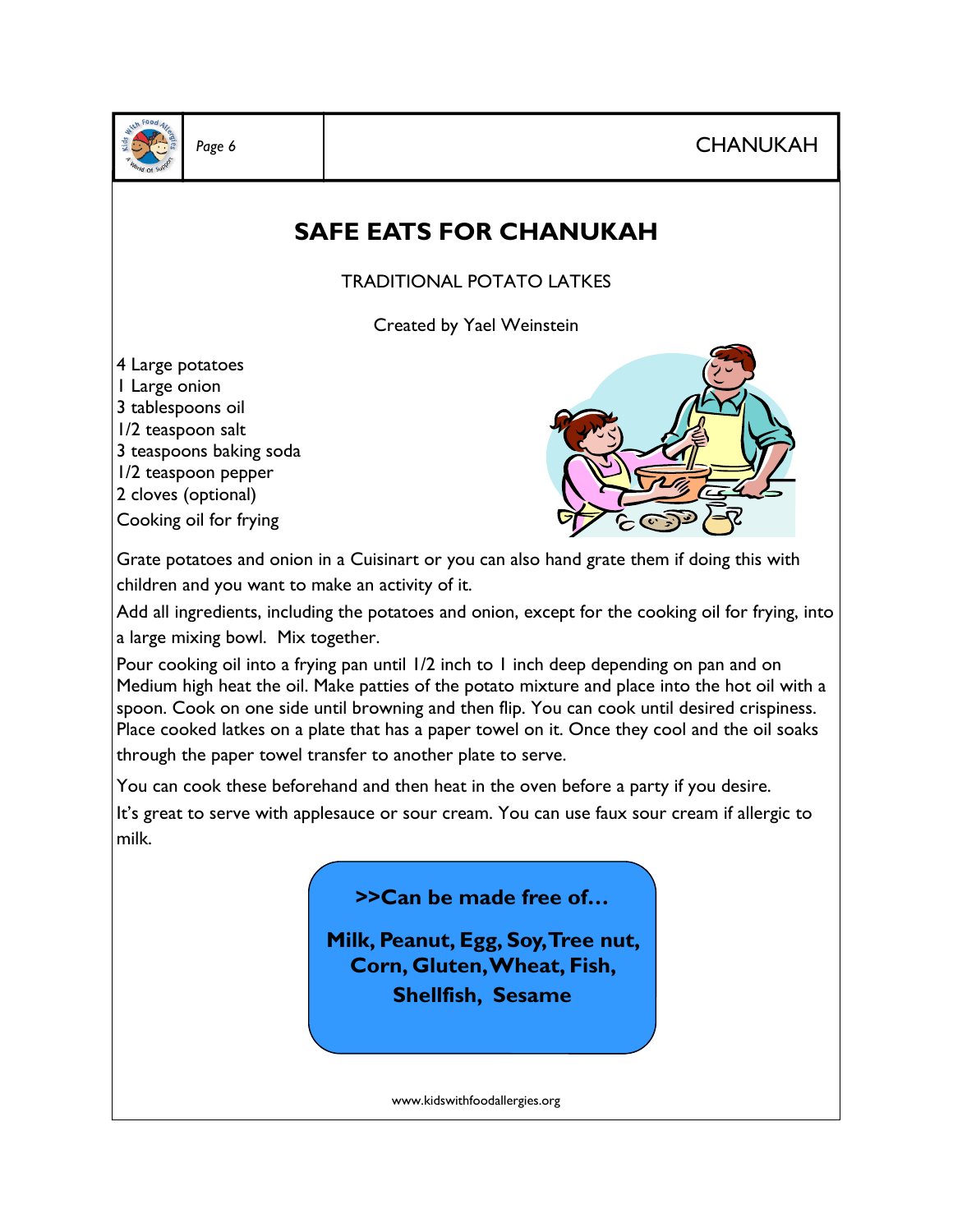KIDS WITH FOOD ALLERGIES *Page 7* 



#### SWEET POTATO AND YAM LATKES

Created by Yael Weinstein

2 Large sweet potatoes 2 Large yams 1 apple 3 tablespoons oil 3 teaspoons baking soda 2 teaspoons cinnamon (optional) 1 teaspoon ground cloves (optional) 1 teaspoon ground nutmeg (optional) 1 teaspoon ginger (optional) Cooking oil for frying



Grate sweet potatoes, yams and apple in a Cuisinart®, or you can also grate them by hand if you and your children want to make an activity of it.

Add all ingredients, including the sweet potatoes, yams and apple, except for the cooking oil for frying, into a large mixing bowl. Mix together.

Pour cooking oil into a frying pan until 1/2 inch to 1 inch deep depending on pan and on Medium high heat the oil. Make patties of the potato mixture and place into the hot oil with a spoon. Cook on one side until browning and then flip. You can cook until desired crispiness. Place cooked latkes on a plate that has a paper towel on it. Once they cool and the oil soaks through the paper towel transfer to another plate to serve.

You can cook these beforehand and then heat in the oven before a party if you desire.

It's great to sprinkle brown sugar on top or to eat as is.

**>>Can be made free of…** 

**Milk, Peanut, Egg, Soy, Tree nut, Corn, Gluten, Wheat, Fish, Shellfish, Sesame**